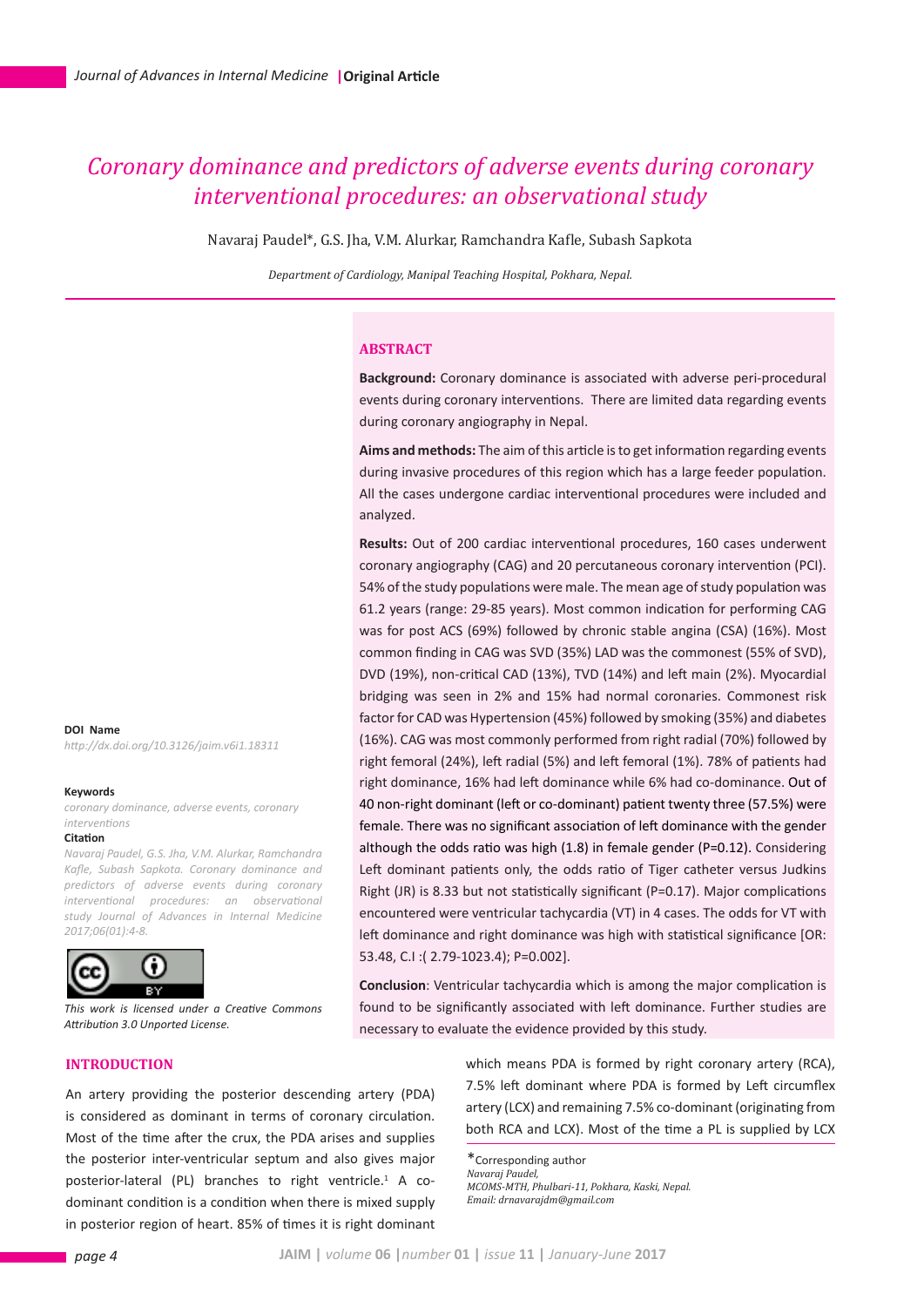and PDA by RCA.<sup>2</sup> There are studies showing peri-procedural myocardial infarction and adverse outcomes in those patients who have left dominance.<sup>2-4</sup> The studies mainly assessed procedural outcomes in patients undergoing percutaneous coronary interventions (PCI). There is limited knowledge about the relation between coronary dominance patterns and the risk of various adverse clinical events that can occur following coronary angiography in Nepal. This study aims to find the adverse events following coronary interventions in this region.

## **METHODS:**

The study population included all the cases undergone coronary interventions in Manipal Teaching Hospital, Pokhara after ethical clearance. It was a cross-sectional descriptive observational study. Coronary dominance was classified into right, left or co-dominant by two experienced analysts who inspected the coronary angiography of all the enrolled patients. A coronary artery system was classified as right dominant when the PDA originated from the right coronary artery (RCA), while left dominance was defined when the PDA originated from the left circumflex artery (LCX). A co- dominant coronary system was categorized when the PDA rose from the RCA in combination with a large PL branch originating from the LCX reaching near the posterior inter-ventricular groove. $1-2$ Coronary angiography was performed by Artis Zee floor<sup>R</sup> model of SIEMENS Company. Diagnostic catheters used were Tiger and Judkins (right and Left). Data were collected in a preformed proforma and analyzed in SPSS software version 16. The significant difference between two groups was compared using ANOVA. Pearson's correlation coefficient, Chi-square test, t-tests etc was used to find group association. Odds ratio was calculated for required appropriate values and p values were considered significant at a predetermined ∞ level of 5%.

## **RESULTS:**

Out of 200 interventional procedures in the cardiac catheterization laboratory, 160 cases underwent CAG and 20 PCI. 54% of the study populations were male. The mean age of study population was 61.2 years (range: 29-85 years). Most common indication for performing CAG was for post ACS (69%) followed by chronic stable angina (CSA) (16%). Most common finding in CAG was SVD (35%) -LAD was the commonest (55% of SVD), DVD (19%), non-critical CAD (13%), TVD (14%) and left main (2%). Myocardial bridging was seen in 2% and 15% had normal coronaries (Table 1).

### **Table 1.**

| <b>SN</b>      | <b>CAG findings</b>         | <b>Number</b> | %             |
|----------------|-----------------------------|---------------|---------------|
| $\mathbf{1}$   | Single vessel disease (LAD) | 63 (35)       | 35 (55.55)    |
| $\mathcal{P}$  | Double vessel disease (DVD) | 34            | 19            |
| 3              | Non-critical CAD            | 23            | 13            |
| $\overline{4}$ | Triple vessel disease (TVD) | 26            | 14            |
| 5              | Left main disease (LM)      | 4             | $\mathcal{P}$ |
| 6              | Myocardial bridging         | 3             | 2             |
| 7              | Normal coronaries           | 77            | 15            |

Commonest risk factor for CAD was Hypertension (45%) followed by smoking (35%) and diabetes (16%). CAG was most commonly performed from right radial (70%) followed by right femoral (24%), left radial (5%) and left femoral (1%). 78% of patients had right dominance, 16% had left dominance while 6% had co-dominance. Out of 40 non-right dominant (left or co-dominant) patient twenty three (57.5%) were female (Table 2).

#### **Table 2:**

| <b>SN</b>     | Coronary<br><b>Dominance</b> | Gender<br>(Number) | % (of specific<br>dominance) |
|---------------|------------------------------|--------------------|------------------------------|
| 1             | Right                        | Male (75)          | 53.57                        |
|               |                              | Female (65)        | 46.33                        |
| $\mathcal{P}$ | Left                         | Male (11)          | 37.93                        |
|               |                              | Female(18)         | 62.07                        |
| 3             | Co-dominant                  | Male $(6)$         | 45.45                        |
|               |                              | Female(5)          | 54.55                        |

There was no significant association of left dominance with the gender although the odds ratio was high in female gender as shown in Table 3.

## **Table 3**.

| Parameters                         |    | Male Female | Odds<br>ratio | p-value                 |
|------------------------------------|----|-------------|---------------|-------------------------|
| Patients with left<br>dominance    | 11 | 18          | 1.89          | 0.12<br>$(0.83 - 4.79)$ |
| Patients without left<br>dominance | 81 | 70          |               |                         |

Major complications encountered were ventricular tachycardia (VT) in 4 cases, immediately terminated using DC cardioversion. VT was encountered in all patients who had left dominance. The odds for VT with left dominance and right dominance is shown in Table 4.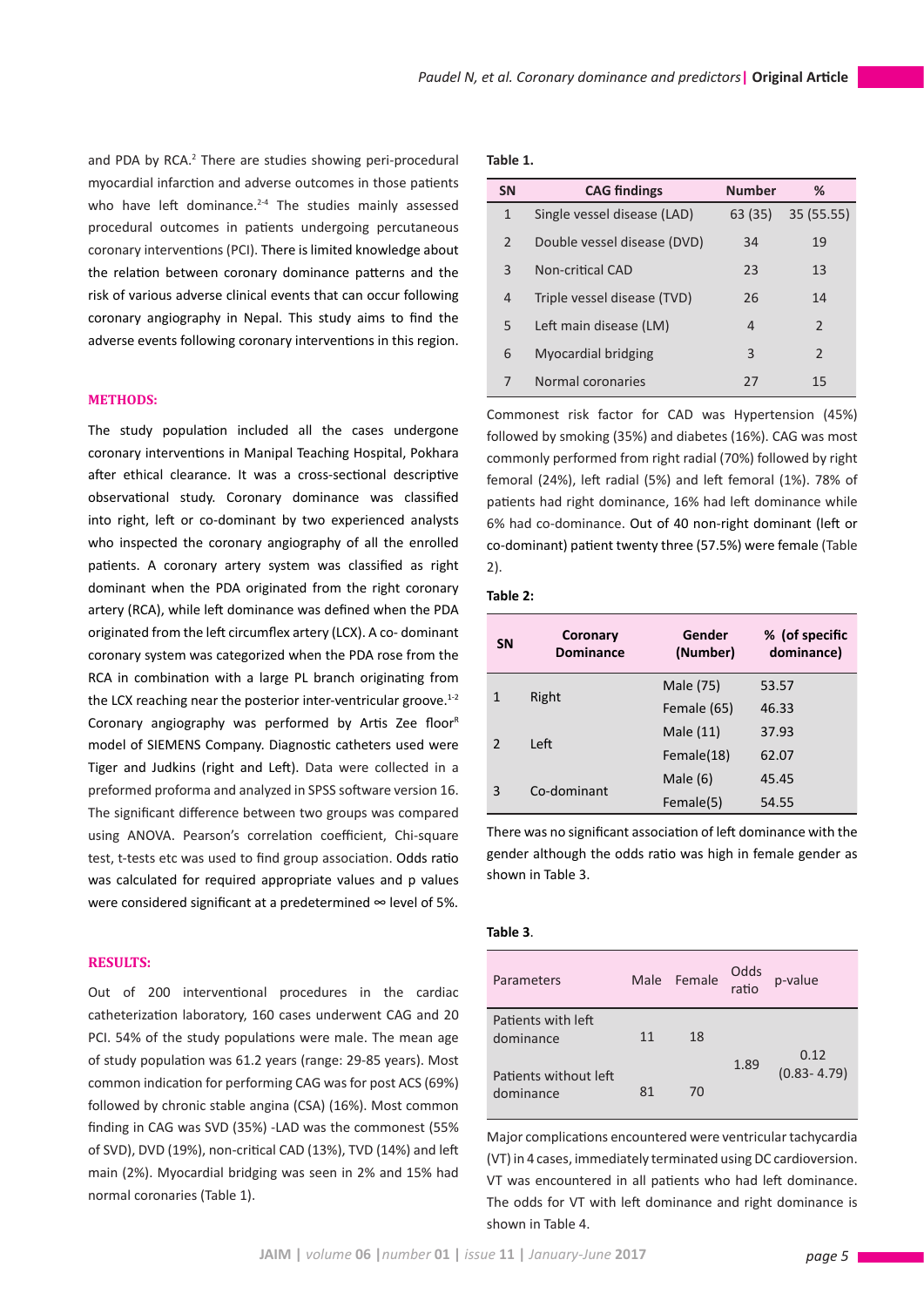**Table 4:**

|          |   |     | ratio | Parameters VT (Yes) VT (No) O d d s p-value (C.I.) |
|----------|---|-----|-------|----------------------------------------------------|
| LD (Yes) | 4 | 25  | 53.48 | 0.0002                                             |
| LD (No)  |   | 151 |       | $(2.79 - 1023.4)$                                  |

Non-dominant RCA hooked with Tiger catheter was considered to precipitate in all of them (Table 5) as it hooked deep and directed into conus branch. No death was encountered.

## **Table 5.**

| <b>SN</b> | Catheter used             | <b>Dominance</b> | Ventricular<br>Arrhythmias |
|-----------|---------------------------|------------------|----------------------------|
|           |                           | Right            | <b>None</b>                |
| 1         | <b>Tiger</b>              | Left             | 4                          |
|           |                           | Co-dominant      | <b>None</b>                |
| 3         | Judkins left<br>and right | Any              | None                       |

Considering Left dominant patients only, the odds ratio of Tiger catheter versus Judkins Right (JR) is 8.33 but not statistically significant as shown in the table 6:

#### **Table 6:**

| <b>Tiger</b><br><b>Catheter</b> | VT (Yes) | VT (No) | Odds<br>ratio | p-value (C.I.)    |
|---------------------------------|----------|---------|---------------|-------------------|
| Yes                             | 4        | 13      |               | 0.17              |
| No                              | 0        | 12      | 8.33          | $(0.40 - 170.99)$ |

Other arrhythmias included: Supraventricular tachycardia in one and atrial fibrillation in two cases which were pharmacologically cardioverted. Neither patient had dissection or myocardial infarction. Other minor complications observed were local hematomas following femoral procedures and rigors in 5% of cases and 1 patient had vaso-vagal shock during femoral puncture.

Total 20 PCIs are performed so far mostly in mid and proximal LAD (10 cases). 19 PCI cases were right dominant while 1 patient was left dominant. A person with left dominant PCI (done in mid LAD for 95% Type B lesion) had F type of coronary dissection and needed CTVS assistance.

## **DISCUSSION:**

Coronary procedures are routinely performed in various parts of the world. The procedures are routinely performed

in MTH which caters the only cathlab available in large feeding population of whole western part of Nepal. Coronary angiography was performed for all indicated patients.<sup>5</sup>

The most common indication for the CAG was for the patients with ACS (69%) followed by CSA (15%). As per the indication made by ACC/AHA, patients with ACS mostly STEMI has Class Ia recommendation and patients with higher grades (2 or more) of angina according to Canadian cardiovascular Society (CCS) are considered to be candidates for CAG.<sup>5</sup> Most common finding in CAG was single vessel disease with Left anterior descending (LAD) artery involvement. This was similar to findings in other studies.<sup>6-8</sup>

In this study, out of 180 coronary procedures (including CAG and PCI), One hundred and forty (78%) patients had right dominance, Twenty-nine (16%) had left dominance and eleven (6%) of patients had co-dominance. Out of 40 left or co-dominant patient thirty (57%) were female (Table 2). There was no significant association of dominance and the gender in our study. This study although small shows more percentage of patients had right-dominance than literature.<sup>1-2</sup>

As with any invasive procedure, there are specific patientdependent and procedure-related complications that are inherent to the test. Complications range widely from minor problems with short term squeale to life threatening situations that may cause irreversible damage, if urgent care is not provided. Fortunately, the associated risks have decreased significantly since the inception of CAG due to advanced equipment design, improved peri-procedural management, and increased experience of diagnostic centers and operators. Major complications from cardiac catheterization occur in less than 2% of the population, with mortality of less than 0.08%.<sup>9-</sup>  $10$  In our study 10 (5%) patients has minor allergic reactions in the form of wheal and rashes. No respiratory symptom or anaphylaxis occurred. This observation was similar to other studies where due to use of recent low osmolar contrast materials, the allergic reaction is very less.<sup>9</sup> Also few local hematomas were the only vascular complications observed in patients undergone procedures using femoral route. It was not seen in patients performed procedures using radial route.<sup>11</sup>

In this study, four patients (2.22%) had ventricular tachycardia (VT) as major complication. All of them were cardioverted using DC shock. Angiographically, they all were left dominant. The odds for VT with left dominance and right dominance was high with statistical significance (P=0.002). This result was similar to other studies showing peri-procedural myocardial infarction and adverse outcomes in those patients who have left dominance.<sup>2-4</sup> Now a days, with the advanced techniques and experienced interventionists, major complication has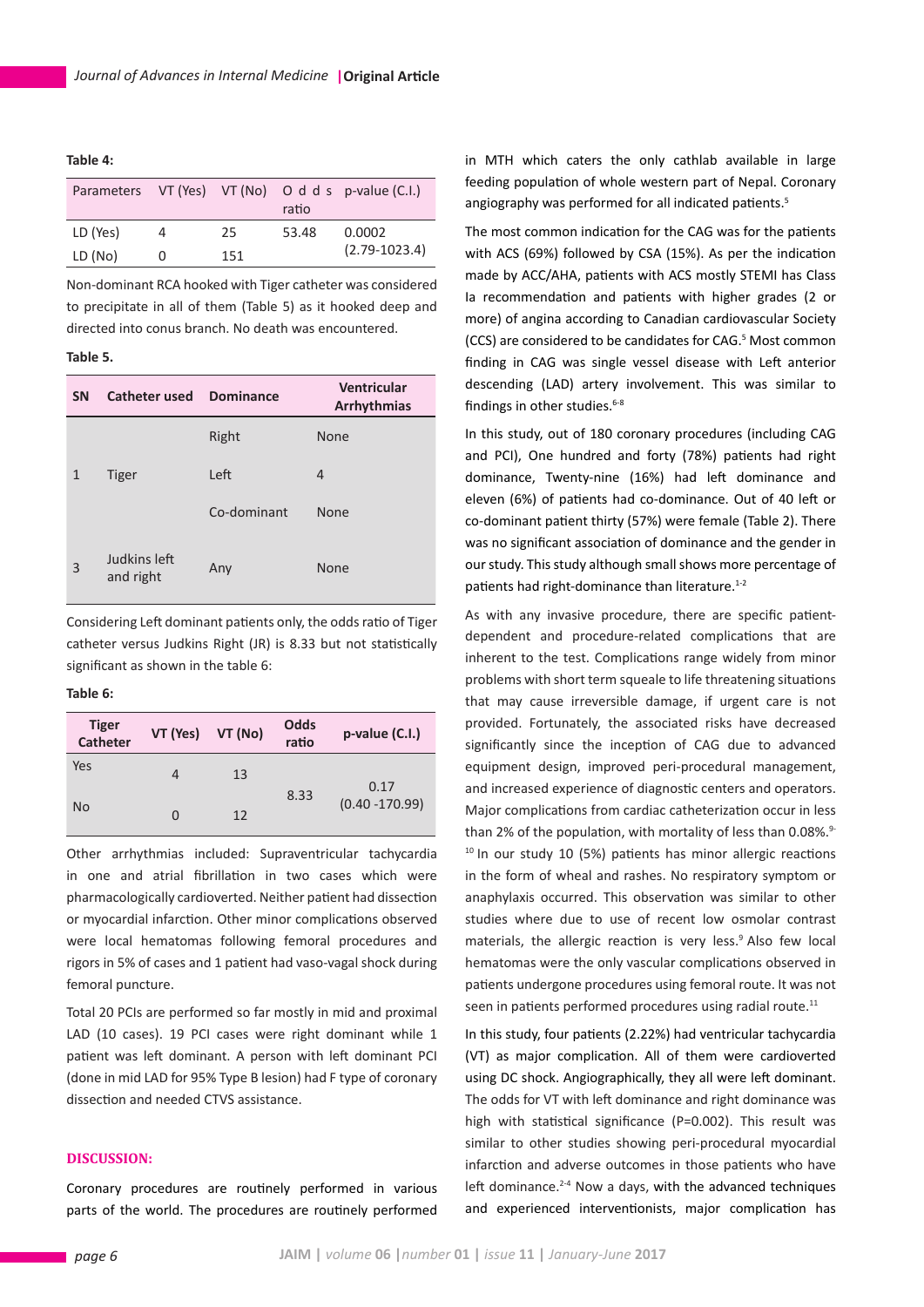decreased drastically to less than 1%. Complications like anaphylaxis are less than 0.01%, Stroke and myocardial infarction less than 0.1%. Mortality due to CAG is also less than  $0.1\%$ <sup>5, 9, 10, 12</sup> Non-sustained self limiting atrial and ventricular arrhythmias are frequently encountered but one should pay good attention to avoid major life threatening sustained arrhythmias.<sup>13</sup>

Ventricular arrhythmias are common with higher sized catheters as more with 5F than 4F as shown in a study by Chen J et al.14 Novel guiding catheters made especially for trans-radial procedures to hook both right and left coronary ostia are available which are found to be safer.<sup>15</sup> Our study compared use of Tiger versus Judkins catheter to hook non-dominant RCA. Non-dominant RCA hooked with Tiger catheter was considered to precipitate VT in all of them as it hooked deep and directed towards conus branch which supplies right ventricular outflow tract (RVOT). Considering Left dominant/ non-right dominant patients only, the odds ratio of Tiger catheter versus Judkins Right (JR) was 8.33 but was not statistically significant (p=0.17). As explained by Peter Amman in his study, procedural complications are greatly related to operators experience and catheter size and not merely the type of catheter used.<sup>12</sup> Small sample size is the limitation of this study.

## **CONCLUSION:**

Coronary dominance and adverse events/outcomes during cardiac interventional procedures is evident. Left dominance is associated with increased peri-procedural adverse events as VT was found high in left dominant patients in our study. Further studies are necessary to add upon the evidence provided by this study.

## **REFERENCES:**

- 1. Higgins CB, Wexler L. Reversal of dominance of the coronary arterial system in isolated aortic stenosis and bicuspid aortic valve. *Circulation*. 1975;52:292-6.
- 2. Veltman CE, de Graaf FR, Schuijf JD, van Werkhoven JM, Jukema JW, Kaufmann PA, Pazhenkottil AP, Kroft LJ, Boersma E, Bax JJ, Schalij MJ, van der Wall EE. Prognostic value of coronary vessel dominance in relation to significant coronary artery disease determined with noninvasive computed tomography coronary angiography. *Eur Heart J.* 2012;33:1367-77.
- 3. Goldberg A, Southern DA, Galbraith PD, Traboulsi M, Knudtson ML, Ghali WA; Alberta Provincial Project for Outcome Assessment in Coronary Heart Disease (APPROACH) Investigators. Coronary dominance and prognosis of patients with acute coronary syndrome. *Am Heart J.* 2007; 154:1116-22.
- 4. Veltman, Caroline E., et al. "Influence of coronary vessel dominance on short-and long-term outcome in patients after ST-segment elevation myocardial infarction." *European heart journal* (2014): ehu236.
- 5. Patrick J. Scanlon, David P. Faxon, Anne-Marie , Blase Carabello, Gregory J. Dehmer, MD, Kim A. Eagle. ACC/AHA Guidelines for Coronary Angiography:Executive Summary and Recommendations.Circulation. 1999; 99: 2345-2357.
- 6. Shapiro S,Weinblatt E,Frank CW,Sager RV: The H.I.P.Study Of incidence and prognosis of coronary heart

disease:Preliminary Findings on incidence of myocardial infarction and angina.J Chronic Dis1965;18:527-558.

- 7. Kern M. Catheterization and angiography. In: Goldman L,Schafer AI, eds. *Cecil Medicine* . 24th ed. Philadelphia, PA: Saunders Elsevier; 2011:chap 57.
- 8. Popma JJ. Coronary arteriography. In: Bonow RO, Mann DL,Zipes DP, Libby P, eds. *Braunwald's Heart Disease: A Textbook of CardiovascularMedicine.* 9th ed. Philadelphia, Pa: Saunders Elsevier; 2011:chap 21.
- 9. Morteza Tavakol, Salman Ashraf & Sorin J. Brener. Risks and Complications of Coronary Angiography: A Comprehensive Review. Global Journal of Health Science: Vol. 4, No. 1; January 2012.
- 10. Adams, D. F., Fraser, D. B., & Abrams, H. L. (1973). The complications of coronary arteriography. *Circulation, 48*  (3), 609-618.
- 11. Babu, S. C., Piccorelli, G. O., Shah, P. M., *et al*. (1989). Incidence and results of arterial complications among 16,350 patients undergoing cardiac catheterization. *J Vasc Surg, 10* (2), 113-116.
- 12. Peter Ammann, Hans P. Brunner-La Rocca, Walter Angehrn, Hans Roelli, Markus Sagmeister, and Hans Rickli. Procedural Complications Following Diagnostic Coronary Angiography Are Related to the Operator's Experience and the Catheter Size. Catheterization and Cardiovascular Interventions 59:13–18 (2003).
- 13. Nishimura RA, Holmes DR, McFarland TM, Smith HC, Bove